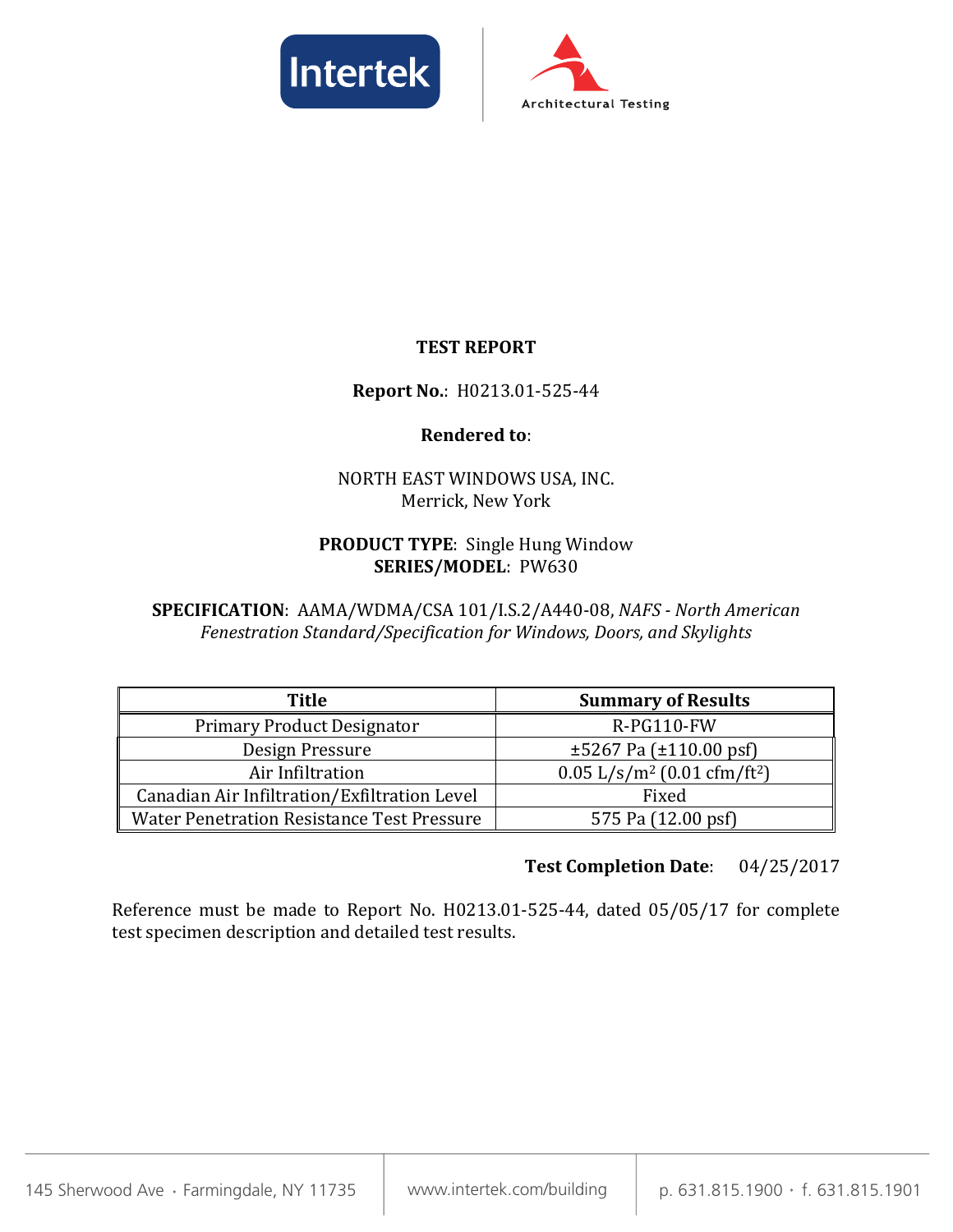



| 1.0 Report Issued To:       | North East Windows USA, Inc.<br>1 Kees Place<br>Merrick, New York 11566                           |
|-----------------------------|---------------------------------------------------------------------------------------------------|
| <b>2.0 Test Laboratory:</b> | Architectural Testing, Inc.<br>145 Sherwood Avenue<br>Farmingdale, New York 11735<br>631-815-1900 |

#### **3.0 Project Summary**:

- **3.1 Product Type**: Picture Window
- **3.2 Series/Model**: PW630
- **3.3 Compliance Statement**: Results obtained are tested values and were secured by using the designated test method(s). The specimen tested successfully met the performance requirements for a **R-PG110-H (48" x 48")** rating.
- **3.4 Test Dates**: 04/25/2017
- **3.5 Test Record Retention End Date**: All test records for this report will be retained until April 25, 2021.
- **3.6 Test Location**: Intertek-ATI test facility in Farmingdale, NY. Calibration of test equipment was performed by Architectural Testing in accordance with AAMA 205-14 "In-Plant Testing Guidelines for Manufacturers and Independent Laboratories".
- **3.7 Test Sample Source**: The test specimen was provided by the client. Representative samples of the test specimen will be retained by Architectural Testing for a minimum of four years from the test completion date.
- **3.8 Drawing Reference**: The test specimen drawings have been reviewed by Architectural Testing and are representative of the test specimen(s) reported herein. Test specimen construction was verified by Architectural Testing per the drawings located in Appendix C. Any deviations are documented herein or on the drawings.
- **3.9 List of Official Observers**:

Name Company

Craig Ginsberg Architectural Testing, Inc.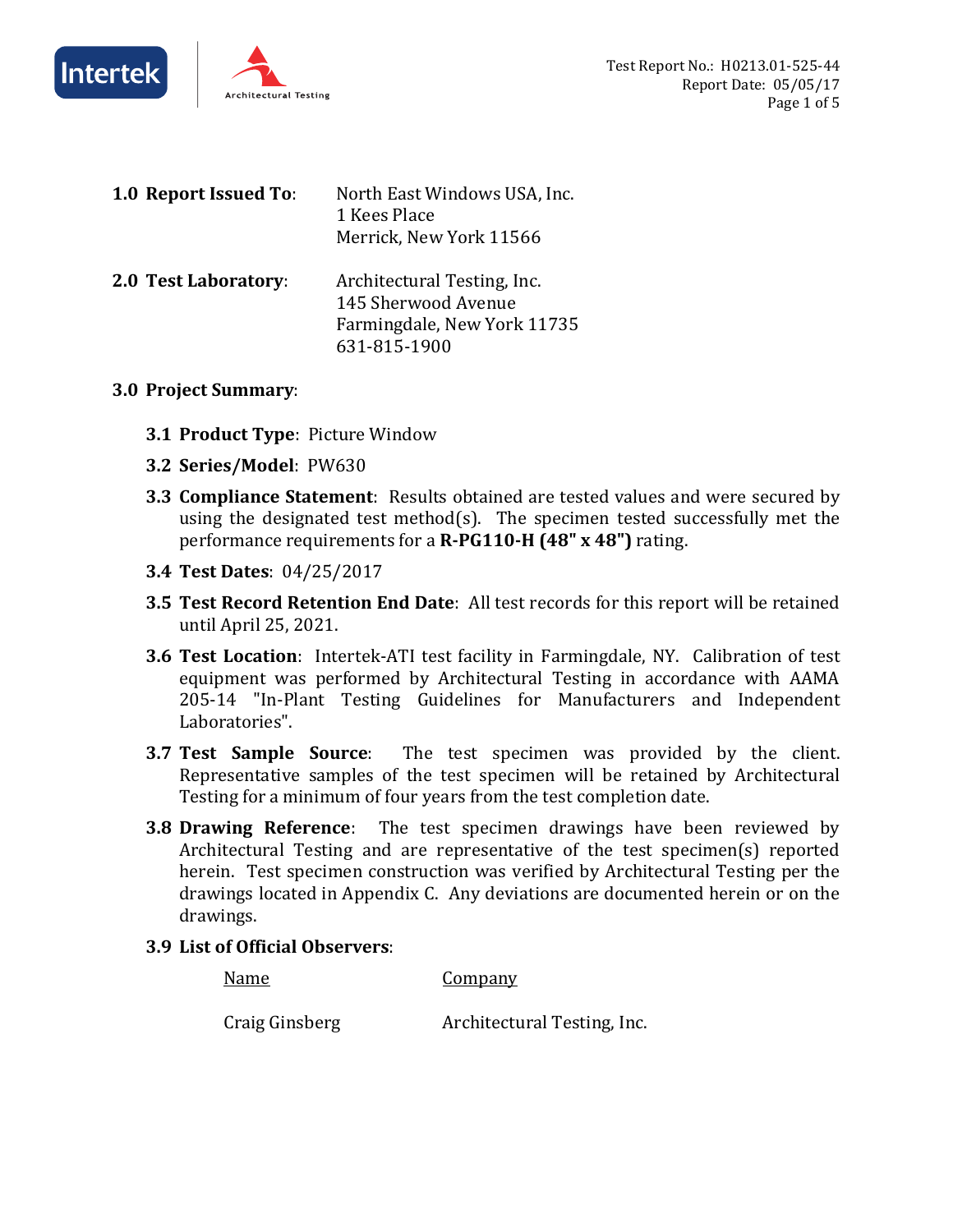

#### **4.0 Test Specification(s)**:

AAMA/WDMA/CSA 101/I.S.2/A440-08, *NAFS - North American Fenestration Standard/Specification for Windows, Doors, and Skylights*

#### **5.0 Test Specimen Description**:

#### **5.1 Product Sizes**:

| <b>Overall Area:</b>                      | Width                 |    | Height      |        |
|-------------------------------------------|-----------------------|----|-------------|--------|
| $1.0 \text{ m}^2$ (10.8 ft <sup>2</sup> ) | inches<br>millimeters |    | millimeters | inches |
| Overall size                              | 1220                  | 48 | 1220        | 48     |

#### **5.2 Frame Construction**:

| <b>Frame Member</b>         | <b>Material</b> | <b>Description</b>                          |
|-----------------------------|-----------------|---------------------------------------------|
| Head, jambs and $\parallel$ | PVC             | Extrusions with install/mounting flange and |
| sill                        |                 | glazing leg                                 |

|             | <b>Joinery Type</b> | Detail         |
|-------------|---------------------|----------------|
| All corners | Miter               | PVC.<br>welded |

#### **5.3 Weatherstripping**: No weatherstripping was utilized.

**5.4 Glazing**: *No conclusions of any kind regarding the adequacy or inadequacy of the glass in any glazed test specimen(s) can be made.*

| <b>Glass</b><br><b>Type</b> | <b>Spacer Type</b>                                           | <b>Interior</b><br>Lite                | <b>Exterior</b><br>Lite                         | <b>Glazing Method</b>                                                            |
|-----------------------------|--------------------------------------------------------------|----------------------------------------|-------------------------------------------------|----------------------------------------------------------------------------------|
| $3/4"$ IG                   | Aluminum box<br>tube<br>accommodating<br>a 14mm air<br>space | Annealed<br>$3.2$ mm<br>(1/8")<br>pane | Annealed<br>3.2 <sub>mm</sub><br>(1/8")<br>pane | Interior wet glaze with a dual<br>durometer PVC glazing<br>bead<br>with fin seal |

|             |          |             | <b>Daylight Opening</b> | <b>Glass Bite</b> |  |
|-------------|----------|-------------|-------------------------|-------------------|--|
| Location    | Quantity | millimeters | inches                  |                   |  |
| Fixed panel |          | 1099 x 1099 | $43-1/4 \times 43-1/4$  | $12.5$ mm<br>3/8" |  |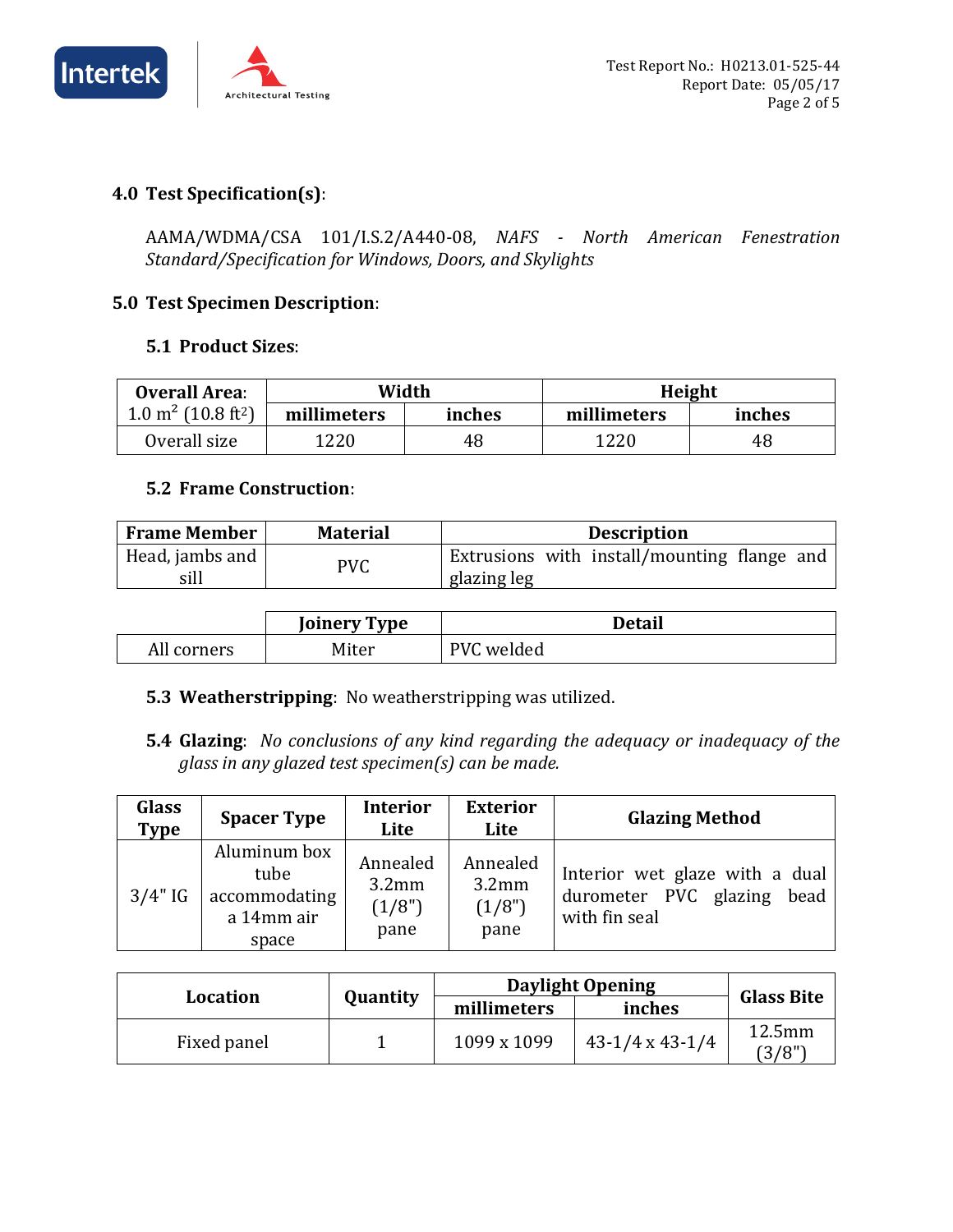



#### **5.5 Drainage**:

| <b>Drainage Method</b><br><b>Size</b> |               | Quantity | Location                                |
|---------------------------------------|---------------|----------|-----------------------------------------|
| Weeps with                            | $1 - 1/8"$ x  |          | 2-3/8" from either edge of unit on sill |
| flapped covers                        | $0.25$ " slot |          |                                         |

- **5.6 Hardware**: No hardware was utilized.
- **5.7 Reinforcement**: No reinforcement was utilized.
- **5.8 Screen Construction**: No screen was utilized.

#### **6.0 Installation**:

The specimen was installed into a Spruce-Pine-Fir wood buck. The rough opening allowed for a 3/8" shim space. The exterior perimeter of the window was sealed with silicone caulk applied to the inside of the nail fin.

| Location                                                                   | <b>Anchor Location</b> |
|----------------------------------------------------------------------------|------------------------|
| Spaced around the perimeter every<br>6" in the windows installation flange | Roofing nails          |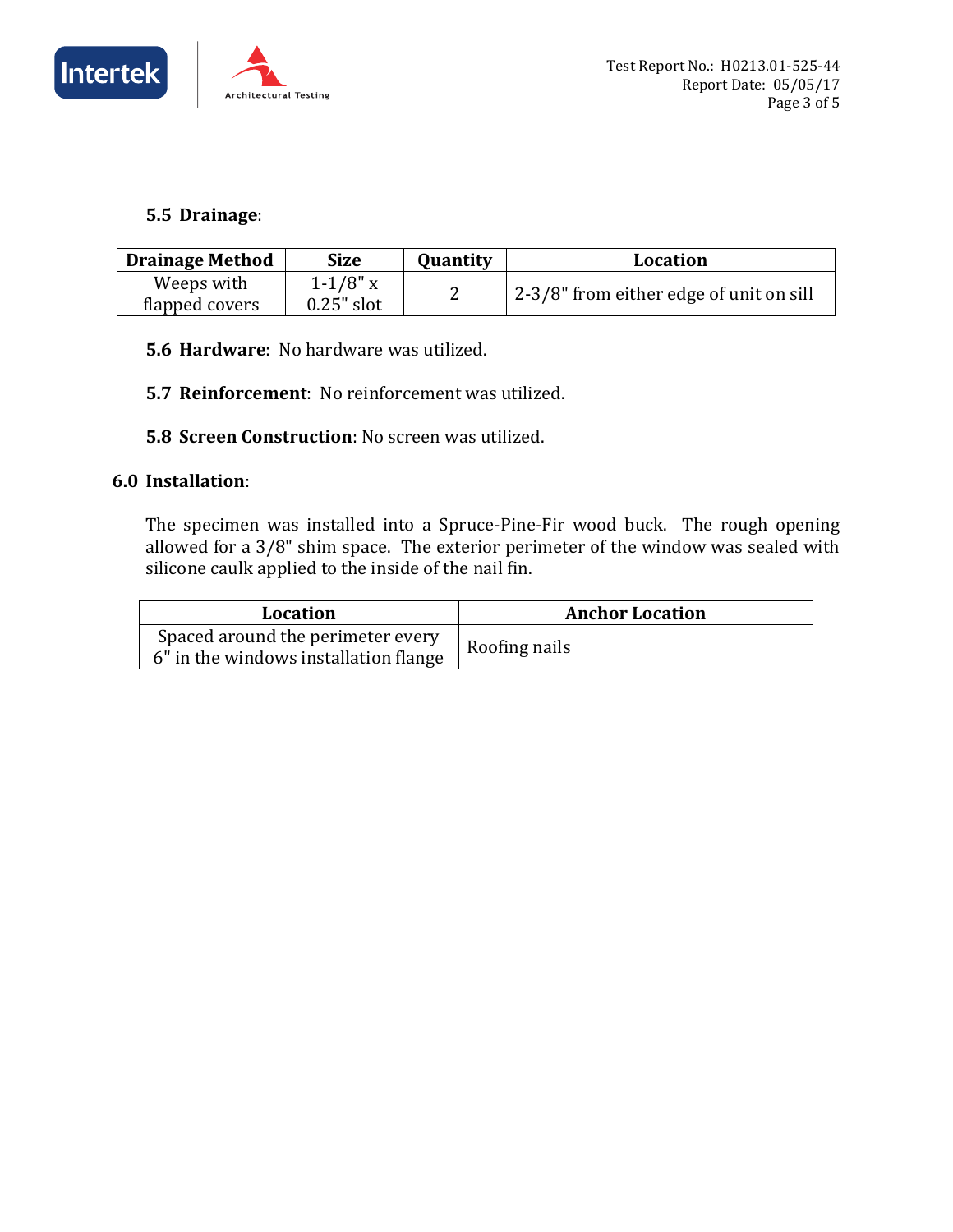



| <b>7.0 Test Results</b> : The temperature during testing was $21.7^{\circ}C$ (71 $^{\circ}F$ ). The results are |  |
|-----------------------------------------------------------------------------------------------------------------|--|
| tabulated as follows:                                                                                           |  |

| <b>Title of Test</b>               | <b>Results</b>                   | <b>Allowed</b>                        | <b>Note</b> |
|------------------------------------|----------------------------------|---------------------------------------|-------------|
| Air Leakage,                       |                                  |                                       |             |
| Infiltration per ASTM E 283        | 0.05 L/s/m <sup>2</sup>          | 1.5 $L/s/m^2$                         |             |
| at 75 Pa (1.57 psf)                | $(0.01 \text{ cfm}/\text{ft}^2)$ | $(0.30 \text{ cfm}/\text{ft}^2)$ max. |             |
| Air Leakage,                       |                                  |                                       |             |
| <b>Exfiltration per ASTM E 283</b> | 0.05 L/s/m <sup>2</sup>          |                                       |             |
| at 300 Pa (6.27 psf)               | $(0.01 \text{ cfm}/\text{ft}^2)$ | Report only                           |             |
| <b>Water Penetration,</b>          |                                  |                                       |             |
| per ASTM E 547                     |                                  |                                       |             |
| at 575 Pa (12.00 psf)              | Pass                             | No leakage                            | 2           |
| <b>Uniform Load Deflection,</b>    |                                  |                                       |             |
| per ASTM E 330                     |                                  |                                       |             |
| taken at locking stile             |                                  |                                       |             |
| +5267 Pa (+110.00 psf)             | $2.5$ mm $(0.10")$               | No breakage                           |             |
| $-5267$ Pa $(-110.00$ psf)         | $2.5$ mm $(0.10")$               | No breakage                           | 3           |
| <b>Uniform Load Structural,</b>    |                                  |                                       |             |
| per ASTM E 330                     |                                  |                                       |             |
| taken at locking stile             |                                  |                                       |             |
| +7900 Pa (+165.00 psf)             | $0.8$ mm $(0.03")$               | No breakage                           |             |
| -7900 Pa (-165.00 psf)             | $0.3$ mm $(0.01")$               | No breakage                           | 3           |
| <b>Forced Entry Resistance,</b>    |                                  |                                       |             |
| per ASTM F 588                     |                                  |                                       |             |
| Grade: 10                          | Pass                             | No entry                              |             |
| <b>Thermoplastic Corner Weld</b>   | Pass                             | Meets as stated                       |             |

*Note 1: The tested specimen meets (or exceeds) the performance levels specified in AAMA/WDMA/CSA 101/I.S.2/A440 for air leakage resistance.*

*Note 2: Without insect screen.*

*Note 3: Observations: Deflection measured along jamb.*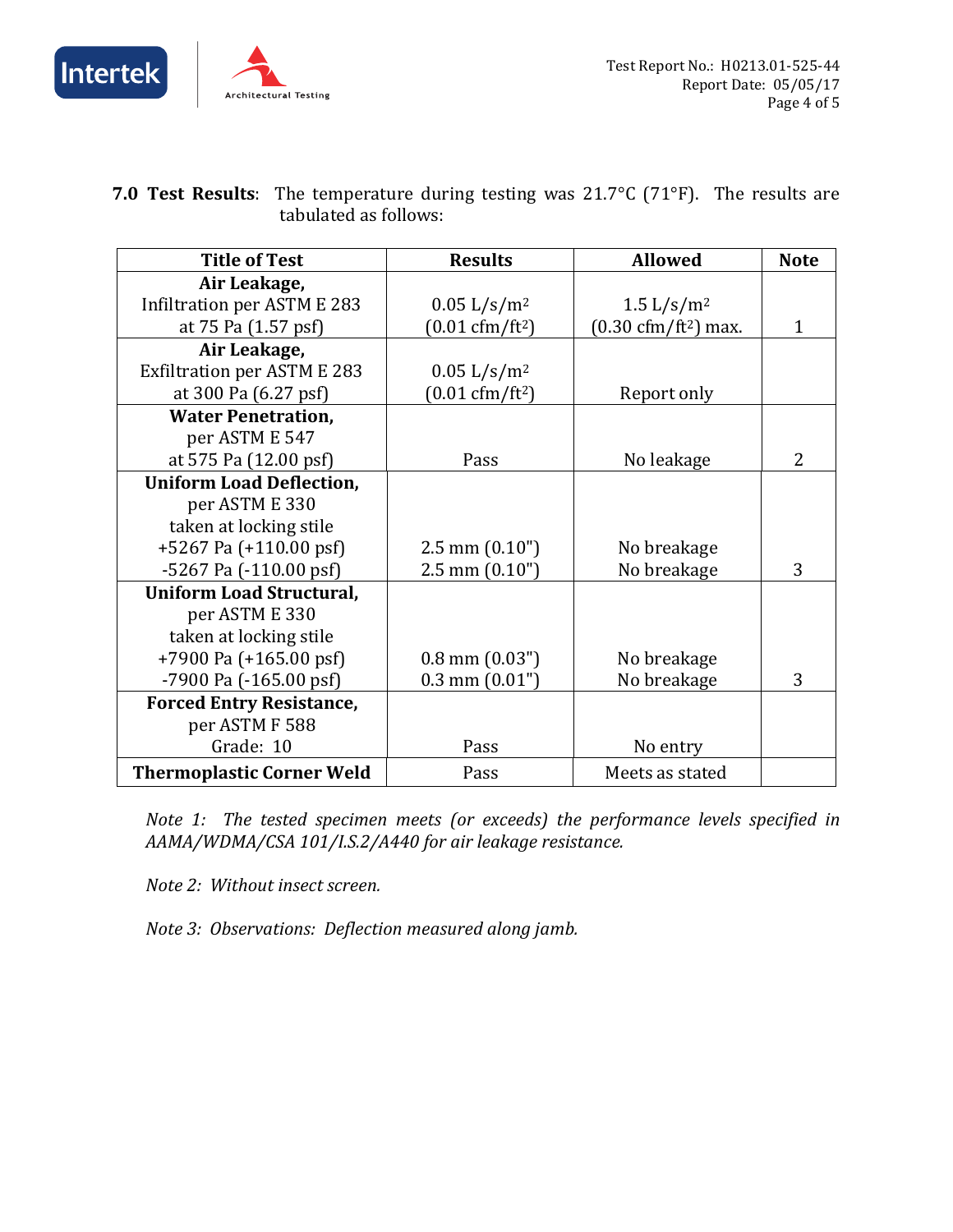



Architectural Testing will service this report for the entire test record retention period. Test records that are retained such as detailed drawings, datasheets, representative samples of test specimens, or other pertinent project documentation will be retained by Architectural Testing, Inc. for the entire test record retention period.

This report does not constitute certification of this product nor an opinion or endorsement by this laboratory. It is the exclusive property of the client so named herein and relates only to the specimen(s) tested. This report may not be reproduced, except in full, without the written approval of Architectural Testing, Inc.

For ARCHITECTURAL TESTING, Inc.

Craig Ginsberg Frank Pennisi

\_\_\_\_\_\_\_\_\_\_\_\_\_\_\_\_\_\_\_\_\_\_\_\_\_\_\_\_\_\_\_\_\_\_\_\_\_\_\_\_\_\_\_ \_\_\_\_\_\_\_\_\_\_\_\_\_\_\_\_\_\_\_\_\_\_\_\_\_\_\_\_\_\_\_\_\_\_\_\_\_\_\_\_\_\_\_\_\_\_\_\_ **Technician Communist Communist Communist Communist Communist Communist Communist Communist Communist Communist Communist Communist Communist Communist Communist Communist Communist Communist Communist Communist Communist** 

CG:jlc

Attachments (pages): This report is complete only when all attachments listed are included. Appendix-A: Alteration Addendum (1) Appendix-B: Photographs (2) Appendix-C: Drawings (4)

This report produced from controlled document template ATI 00434, issued 01/27/12.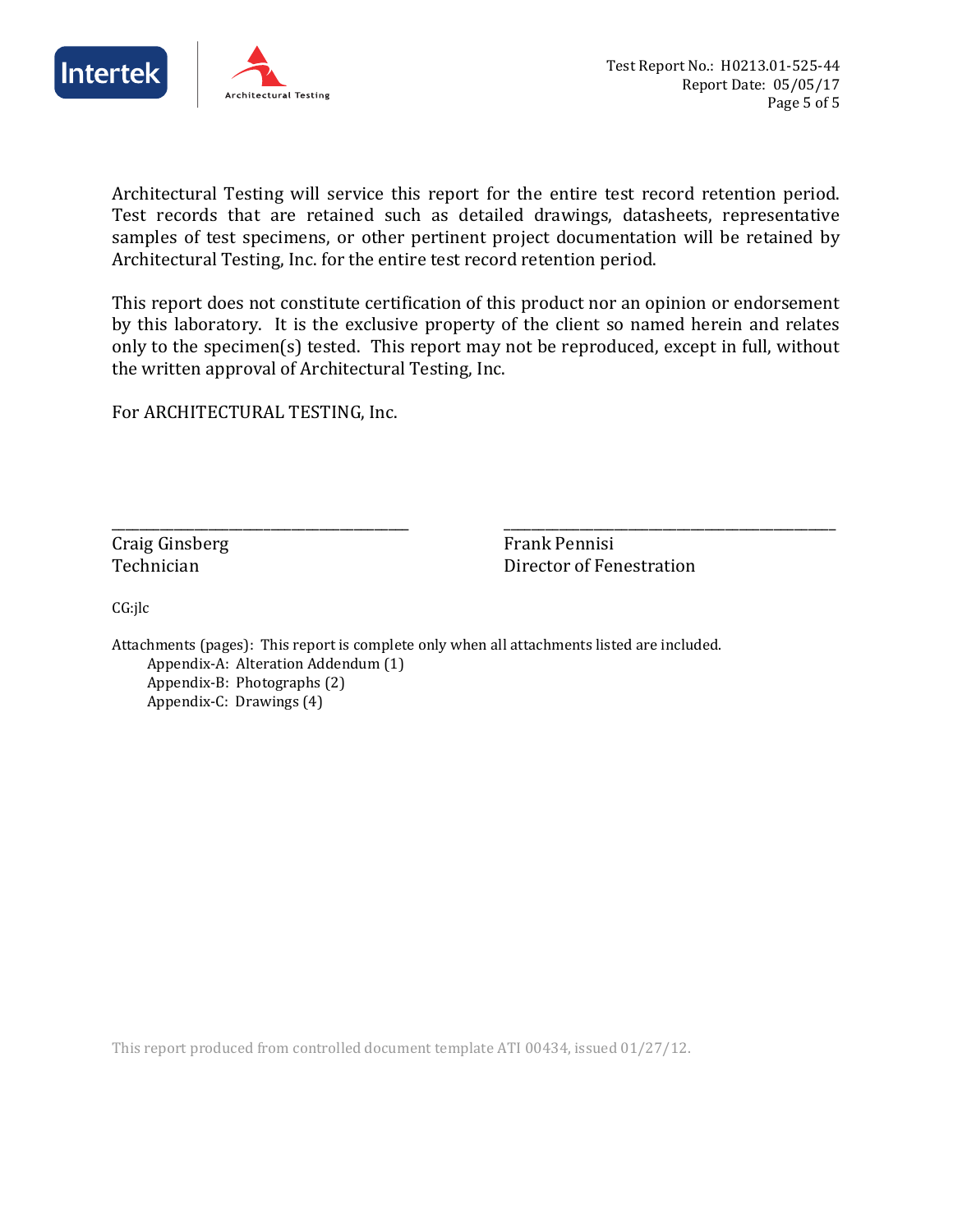



## **Appendix A**

## **Alteration Addendum**

*Note: No alterations were required.*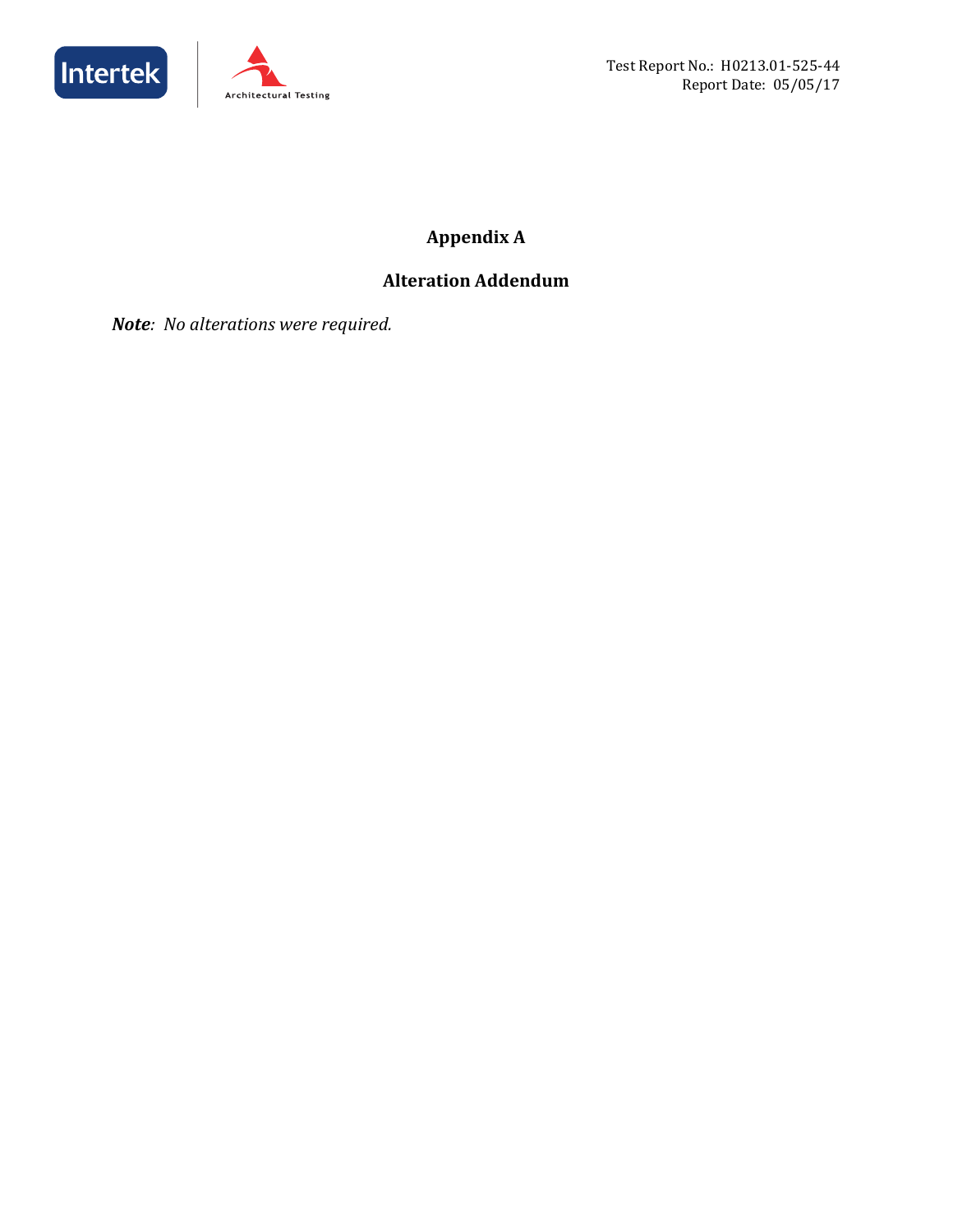



## **Appendix B Photographs**



**Photo No. 1 Corner Sample** 



**Photo No. 2 Section View of Sample**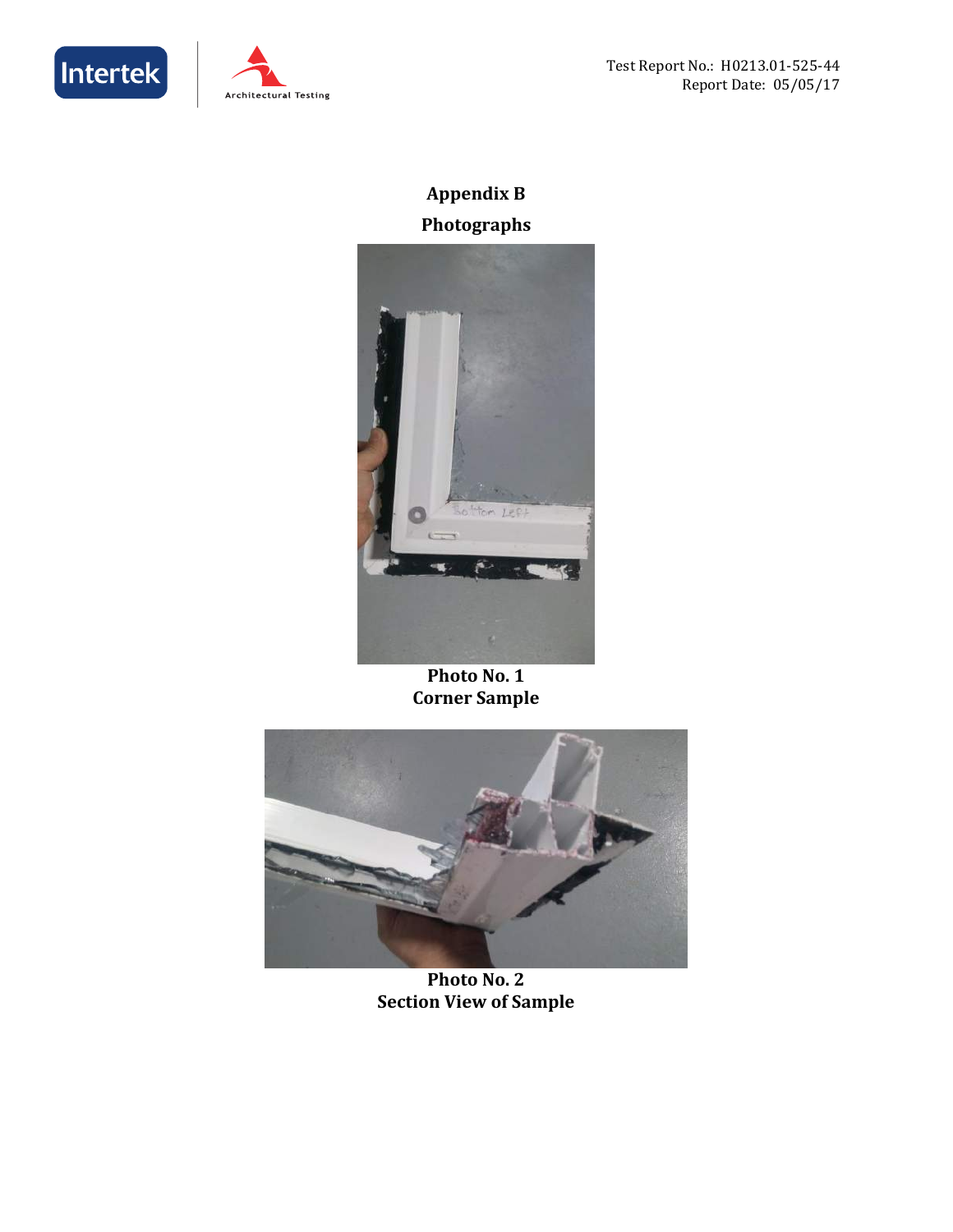



**Appendix C**

**Drawings** 

*Note: Complete drawings packet on file with Architectural Testing, Inc.*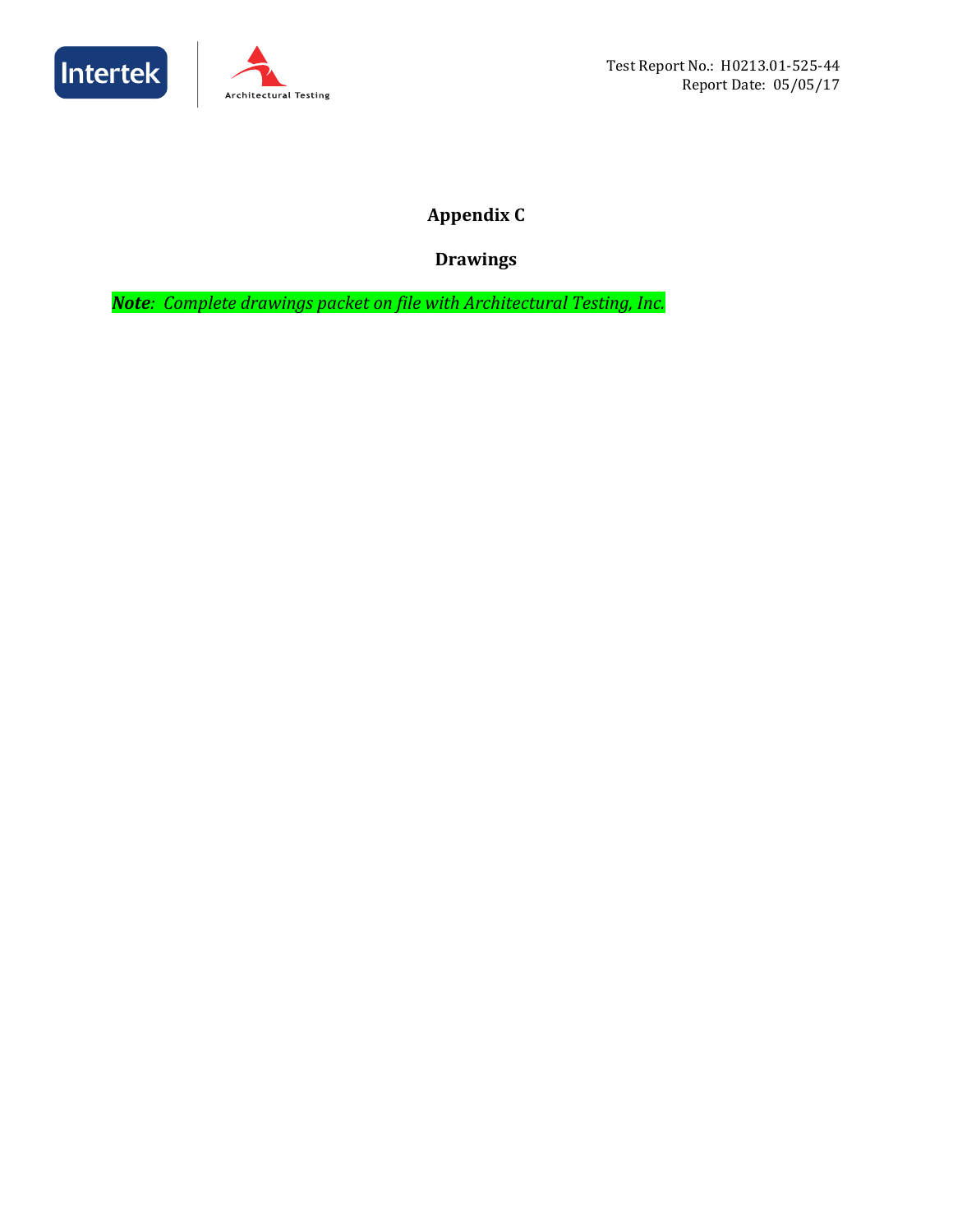**MT GROUP** TEST SPECIMEN COMPLIES WITH THESE DETAILS ANY DEVIATION IS NOTED<br>REPORT NO.  $\frac{1}{2}$  O  $3$  o  $1 - 5$   $25 - 4$   $4$ <br>TEST DATE:  $\frac{11}{2}$  / 1  $\frac{5}{2}$  / 1



| <b>DRAWN</b><br>FOR                                      | TITLE 1010 SERIES PICTURE WINDOW<br>HURIZONTAL ASSEMBLY |              |                       |                             |                |
|----------------------------------------------------------|---------------------------------------------------------|--------------|-----------------------|-----------------------------|----------------|
| <b>QUALITY</b>                                           | <b>DVN BY</b>                                           | <b>SCALE</b> | <b>DATE</b><br>3-9-99 | <b>ICHKD BY</b>             | <b>APPD BY</b> |
| P۲<br><b>LINEALS</b><br><b>MCLAREN</b><br><b>DESIGNS</b> | <b>ICOMPUTER AD</b><br>lnvG.                            |              |                       | NO B-PW-HORIZONTAL ASSEMBLY | REV            |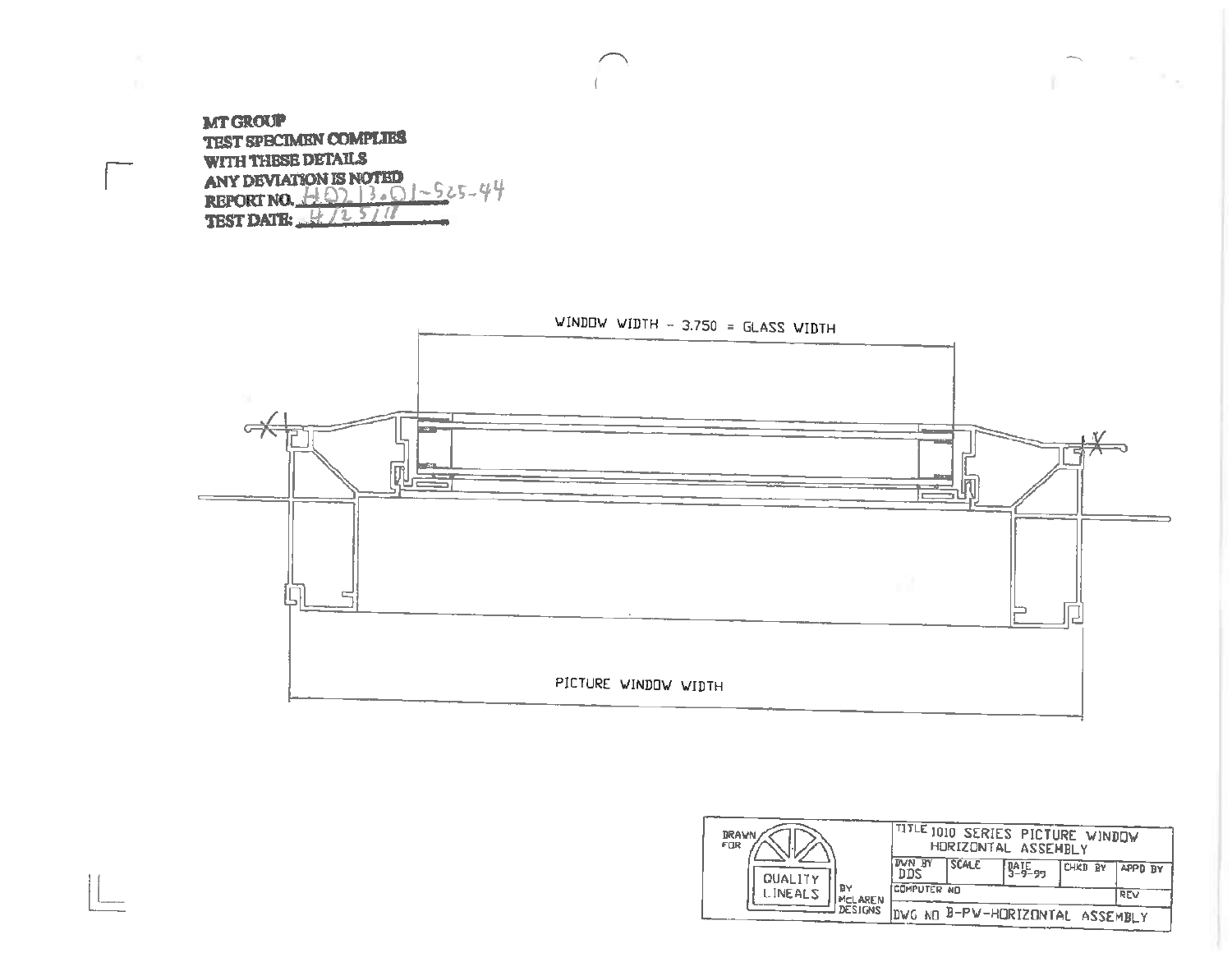# PW630 BOM

|              | <b><i>M.E. PH   Div.   Description</i></b>   | <b>Yandar PAN</b>        | Vandor                       | u.o.u | <b>Formulae</b>   |  |
|--------------|----------------------------------------------|--------------------------|------------------------------|-------|-------------------|--|
|              |                                              |                          |                              |       |                   |  |
|              | FRAME PARTS                                  |                          |                              |       |                   |  |
| 1011-00      | PW FRAME, WIDTH, WHITE                       | 1011-00                  | QUALITY                      | E     | W + 25            |  |
| 101110       | PW FRAME, WIDTH, ALMOND                      | 1011-10                  | <b>COUALITY</b>              | ⊏     | W + 25            |  |
| 1011-40      | pw Frame, Width, Cream                       | 101140                   | <b>CITYRO</b>                | Ę     | W+ 25             |  |
| 1011-00      | PW FRAME, HEIGHT, WHITE                      | 1011-00                  | <b>CAUALITY</b>              | c     | 第十五               |  |
| $101 - 10$   | PW FRAME, HEIGHT, ALMOND                     | 1011-10                  | <b>ATTYRDE</b>               | ե     | $H + 25$          |  |
| 101140       | <b>PW FRAME, HEIGHT, CREAM</b>               | <b>SH : 101</b>          | <b>אודארונגס</b>             | ⊑     | H+25              |  |
| $00 - 151$   | PW FRAME, WIDTH, WHITE, WI FIN &             | 1511-00                  | <b>ALLIND</b>                | L.    | $\frac{32}{M+M}$  |  |
| 1511-10      | PW FRAME, WIDTH, ALMOND, WI FIN & J          | 1511-10                  | <b>CALALITY</b>              | Ŀ     | $W + 25$          |  |
| 161140       | PW FRAME, WIDTH, CREAM, WIFIN & J            | $1511 - 40$              | <b>ATATA</b>                 | ⋤     | W + 25            |  |
| 1811-00      | PW FRAME, HEIGHT, WHITE, WI FIN &            | 1511-00                  | <b>AITHER</b>                | Г     | $\frac{14}{1}$    |  |
| 1511-10      | PW FRAME, HEIGHT, ALMOND, W/FIN &            | 1511-10                  | <b>ALLIND</b>                | ե     | $H + 25$          |  |
| $1611 - 40$  | PW FRAME, HEIGHT, CREAM, W/FIN&              | 151140                   | <b>Allaluc</b>               | Г     | $H + 25$          |  |
| 1008-00      | PW GLAZING BEAD, WIDTH, WHITE                | 1008-00                  | DUALITY                      | F     | <b>AX - 51912</b> |  |
| 1008-10      | <b>PW GLAZING BEAD, WIDTH, ALMOND</b>        | 1008-10                  | <b>CITYWITC</b>              | E     | W-2875            |  |
| 1008-40      | PW GLAZING BEAD, WIDTH, CREAM                | 우<br>8                   | QUALITY                      | Ŀ     | W-2.875           |  |
| 1008-00      | <u>PW GLAZING BEAD, HEIGHT, WHITE</u>        | 1008-00                  | <b>DUALITY</b>               | ⊾     | <b>PC874.1879</b> |  |
| 1008-10      | PW GLAZING BEAD, HEIGHT, ALMOND              | 1008-10                  | <b>JUNUD</b>                 | ⋤     | H-4.1875          |  |
| 1008-40      | <b>PAV GLAZING BEAD, HEIGHT, CREAM</b>       | 1008-40                  | <b>OLIAL TY</b>              | E     | H-4.1875          |  |
| 10142        | 8 X 2 PHIL PAN (4 PER BAG) INSTAL            | <b>DYSINGS-DOUGHBOUR</b> | <b>INEEDA BOLT</b>           | 82d   |                   |  |
| 10280        | 3/8 ROUND PLUG, WHITE                        | 328-021                  | <b>GUSTOM CRAFT PLASTICS</b> | ဥ္က   |                   |  |
| 10281        | <b>3/8 ROUND PLUG, BEIGE</b>                 | 328-016                  | <b>QUBTOM CRAFT PLASTICS</b> | ဥ္မ   |                   |  |
| 10271        | FOAM WRAP, 3/4 X 1 1/2 X 75 FT, PSA ONE SIDE | <b>HYN-0750X1500X75</b>  | SECON RUBBER & PLASTICS      | Ŀ     | Ŧ                 |  |
| <b>TOTES</b> | 12 x 6500 MACHINE WINDOW FILM (80 PER SKID)  | WIN 12-8500              | ULTRA-PAK INCORPORATED       | L     | W+HX10            |  |
|              |                                              |                          |                              |       |                   |  |
|              |                                              |                          |                              |       |                   |  |

| đ | GLASS PARTS<br>1244202001                                                           | Vendur PW           | Vendor j             | <b>U.O.M.</b>   | Formulas               |
|---|-------------------------------------------------------------------------------------|---------------------|----------------------|-----------------|------------------------|
|   |                                                                                     |                     |                      |                 |                        |
|   | <b>GLASS, 72 X 84 SSB, CLEAR</b>                                                    | 341)                | <b>Bed</b>           | 医宫              | W-3,3126, H-3,3125     |
|   | <b>GLASS, 72 X 84 DSB, CLEAR</b>                                                    | 1456                | e<br>G               | ե<br>8          | W-33125, H-33125       |
|   | GLASS, 72 X 84 S68, LOW E SOLARIAN 60                                               | SNSB <sub>1</sub>   | 운도                   | ្ត<br>ខ         | W-3.3125, H-3.3125     |
|   | GLASS, 48 X 60 OBSCURE                                                              | 451997              | e<br>Fe              | ia<br>Sa        | W-33125, H-3,3126      |
|   | GLASS. TEMPERED. CLEAR                                                              | <u>ទ្ធ</u>          | <b>OLASS AMERICA</b> | 58<br>8         | W-3.3125, H-3.3125     |
|   | GLASS, TEMPERED, GBSCURE                                                            | $\overline{201}$    | GLASS AMERICA        |                 | W - 3.3126. H - 3.3126 |
|   | GLASS, TEMPERED, CLEAR LOW E                                                        | <b>TBLE</b>         | GLASS AMERICA        | EE<br>88        | W-3.3125, H-3.3125     |
|   | GLASS, 72 X 84 SSE, LOW E SOLAR BAN 70, R5                                          | 00000               | 문                    | 도<br>82         | W - 3.3126. H - 3.3128 |
|   | GLASE, 72 X 84 SSB, LOW E, COMPORT T1 AC38,                                         | <b>THAC38</b>       | GLASS AMERICA        | 도<br>8          | W - 3.3125. H - 3.3125 |
|   | 31/48" GRAY DURASEAL 1410 FT / SPOOL                                                | <b>1581 PROPER</b>  | <b>TRUE SEAL</b>     | L.              |                        |
|   | S1/48" GRAY DURALITE 1410 FT / SPOOL                                                | <b>BTD-64H-357</b>  | <b>TRUE SEAL</b>     | l.              |                        |
| N | 108 X 708 SETTING BLOCK                                                             | 12811-00125         | <b>LAMATEK</b>       | PC <sub>S</sub> |                        |
|   | SAG X '640 ANHLE WITHALIM                                                           | <b>D415USYEI</b>    |                      | L               | W-4.126. H-4.126       |
|   | NLNJW NYL 010'X 817                                                                 | <b>ZKLYSVETS</b>    | <b>RAMAPO</b>        | Ŀ               | W-4.126, H-4.126       |
|   | SHEX 5/6 A CLIPS INTERNAL MUNTIN CROSSES                                            | CRO41BIJ            | RAMAPO               | ဦ               |                        |
|   | (GRUDLOG CLIPS 3/10 X 5/8 X 9/10 5000 PCS, 7/8 01A<br>8 X 18 WHITE ELISABETH MUNTIN | 310-3001-300        | <b>TRUBEAL</b>       | 2               |                        |
|   |                                                                                     | <b>CO18EVBI</b>     | RAMAPO               | L,              |                        |
|   | <b>B X 18 TAN ELISABETH MUNTIN</b>                                                  | DBY BEVEITAN        | <b>RAMAPO</b>        | ե               |                        |
|   | <b>BIX 18 WHITE EXTERNAL CROSSES</b>                                                | CROS18E-BY          | <b>RAMAPO</b>        | Ë               |                        |
|   | <b>SESSORO TAN EXLEMATIOSSES</b>                                                    | <b>CROBIES TAN</b>  | RAMAPO               | Ë               |                        |
|   | BAVIERA BRIGHT GOLD PENCIL BAR                                                      | BAV-PB-80           | RAMAPO               | ۲.              |                        |
|   | BAVERIA WHITE PENCIL BAR                                                            | BAV-PO-MH           | <b>BAMAPO</b>        | L,              |                        |
|   | BAVIERA BRIGHT GOLD NYLON CENTER KEYB                                               | <b>BAV-CK-HY-BG</b> | RAMAPO               | PC <sub>5</sub> |                        |
|   | BAVIERA WHITE NYLON CENTER KEYS                                                     | <b>BAY-OK-NY-WH</b> | <b>OckWY2</b>        | 854             |                        |
|   | BAVIERA BRIGHT GOLD NYLON 90Y                                                       | BAV-BOY-IVY-BG      | RAMAPO               | 8.              |                        |
|   | <b>BAVIERA WHITE NYLON BOY</b>                                                      | BAY-90Y-YY-BI       | <b>RAMAPO</b>        | ë               |                        |

 $-225 - 09$ MT GROUP<br>TEST SPECIMEN COMPLIES<br>WITH THESE DETAILS<br>ANY DEVIAIDON IS NOTED<br>REPORTNO.  $\frac{11}{110}$ <br>TEST DATE:  $\frac{1}{110}$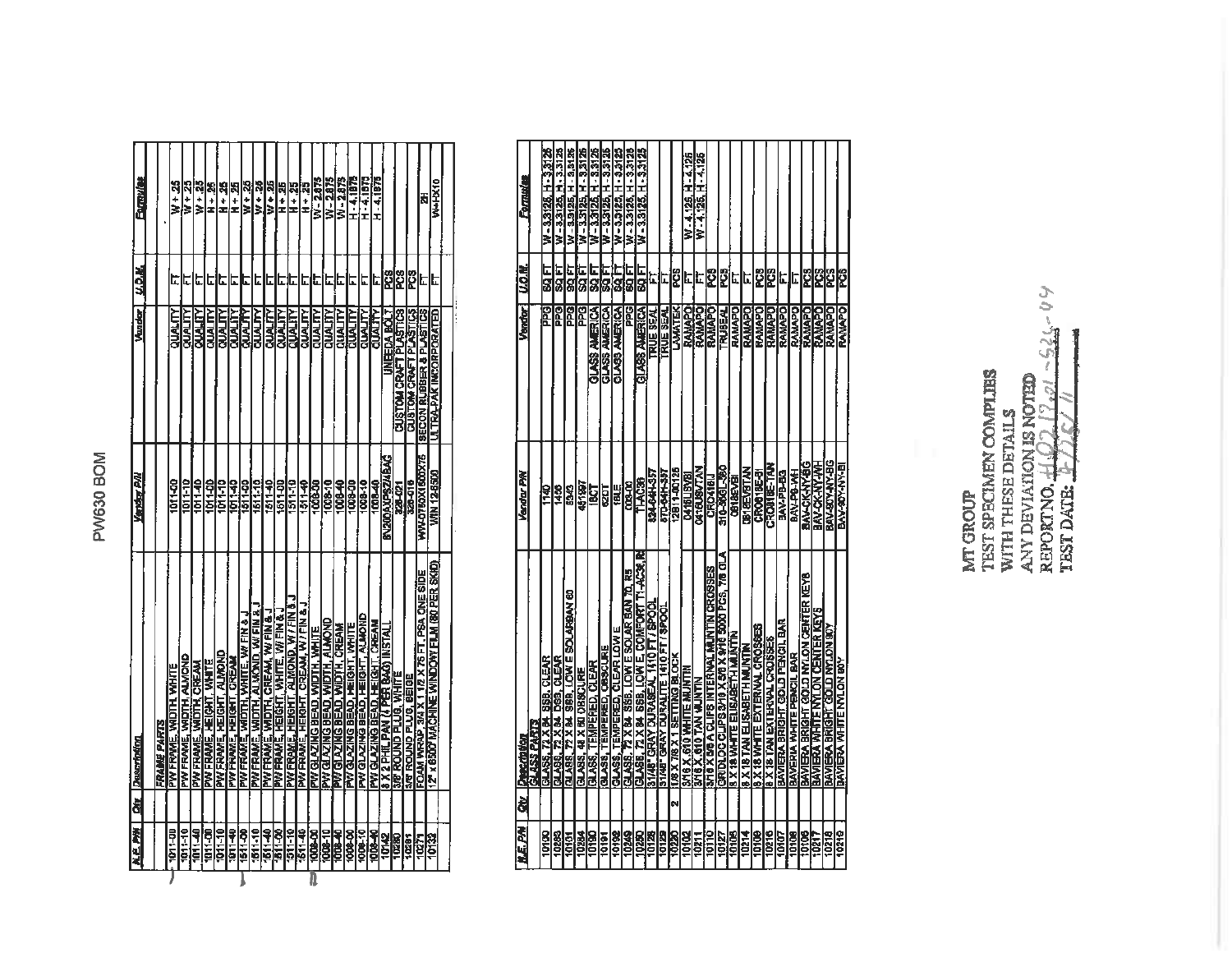